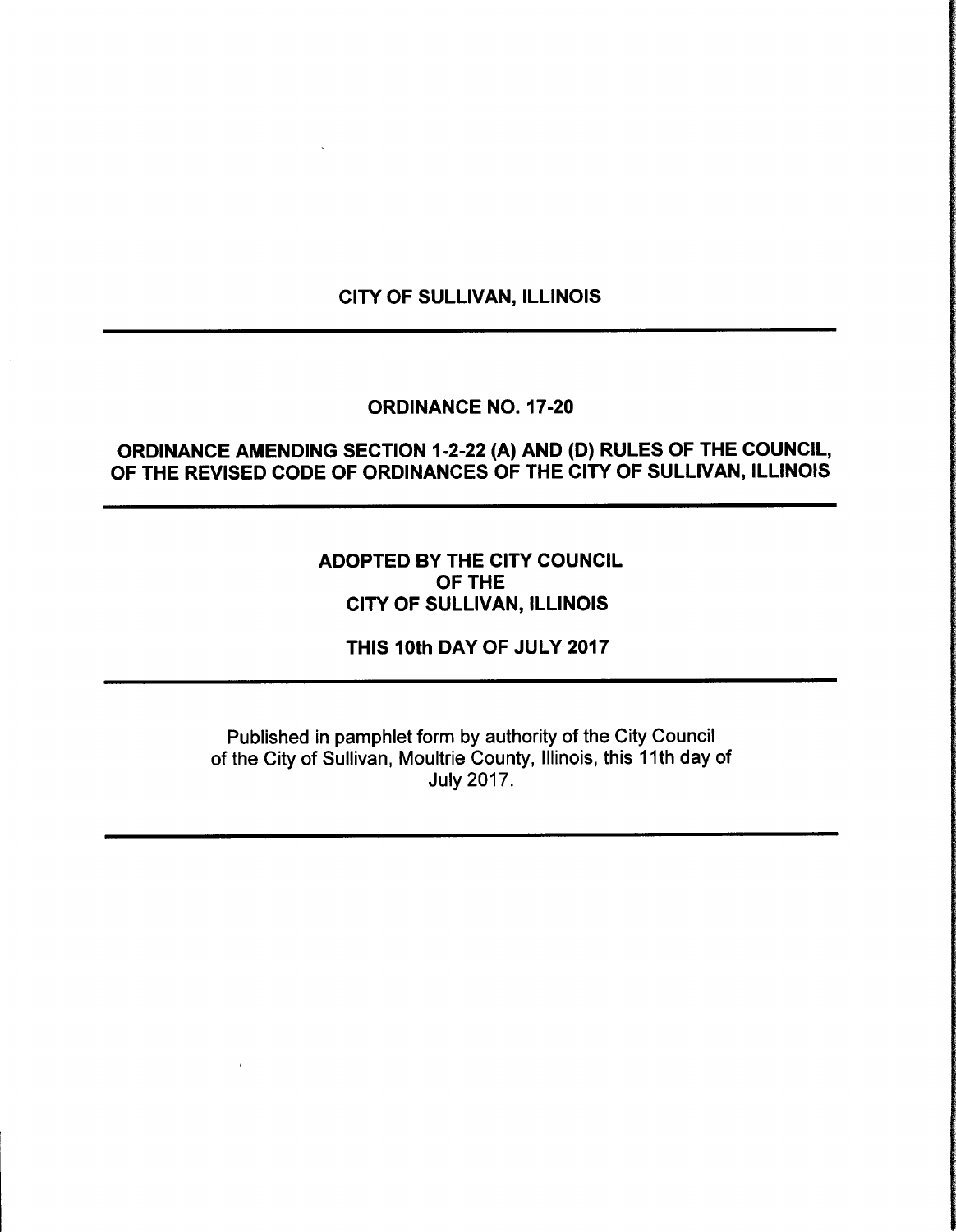#### ORDINANCE NO. 17-20 ORDINANCE AMENDING SECTION 1-2-22 (A) AND (D) RULES OF THE COUNCIL, OF THE REVISED CODE OF ORDINANCES OF THE CITY OF SULLIVAN, ILLINOIS

BE IT ORDAINED by the Mayor and City Council of the City of Sullivan, Moultrie County, Illinois, that:

SECTION 1: CHAPTER 1 - ADMINISTRATION, ARTICLE II COMMISSIONERS, DIVISION II — RULES OF THE COUNCIL, SECTION 1-2-22 (A) shall be amended to read as follows:

- A) Order of Business. The order of business shall be as follows:
	- 1) Call to order by presiding officer
	- Pledge of Allegiance
	- 3) Roll Call
	- 4) Consent Agenda
	- 5) Reports of Commissioners
	- 6) Report of City Administrator, SCED Director, or other appointed City officers
	- 7) New or unfinished business
	- 8) Comments from public in attendance
	- 9) Closed session meeting (if necessary)
	- **Adjournment**

All questions relating to the priority of business shall be decided by the chair without debate, subject to appeal.

SECTION 2: CHAPTER 1 — ADMINISTRATION, ARTICLE II — COMMISSIONERS, DIVISION II — RULES OF THE COUNCIL, SECTION 1-2-22 (D) shall be amended to read as follows:

D) Comments from Public in Attendance. Members of the public shall be permitted to address the City Council during a designated portion of each regular or special meeting to comment on any matters of business under consideration by the City of Sullivan. No person shall address the City Council without having first secured the recognition of the Mayor. Each member of the public addressing the City Council shall be limited to three minutes for his or her presentation, unless authorized to receive additional time by the consent of a majority of the City Council present.

Members of the Council, upon recognition by the Mayor, shall have the privilege of questioning speakers during the "public comments" portion of the agenda. Any time spent during questioning by members of the Council shall not be deducted from the three-minute time limit for comment permitted to each speaker. No member of the Council, including the Mayor, is required to interact with the public in attendance, to respond to any comment, or answer any questions brought forward. The City Clerk shall be designated as official timekeeper and shall be responsible for notifying the Mayor when the allotted time for each speaker has expired. Each member of the public addressing the Board shall be expected to conform to conventional standards of decorum and shall refrain from making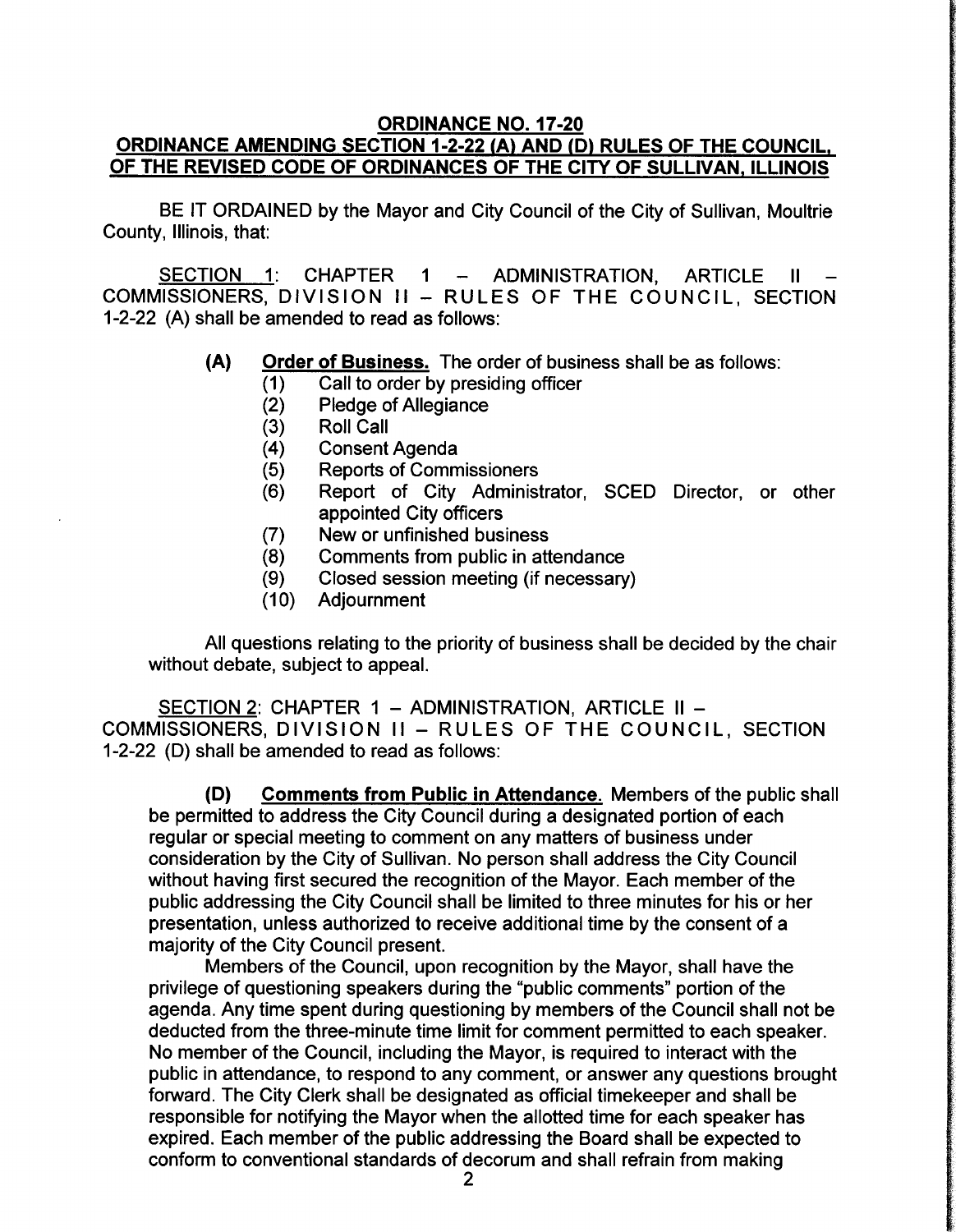insulting or vituperative remarks toward or about any member of the City Council, any employee or officer of the City, or any member of the audience. Only the Mayor shall have the authority to request that a speaker suspend his or her remarks for exceeding the prescribed time limit or for any other reason, such as a violation of the aforementioned standards of decorum.

Other than during the designated period provided for public participation, the City Council shall follow the prepared agenda. The members of the Council shall enter into the discussion of agenda items in a manner which permits other members of the Council, City staff, and members of the public to hear the proceedings of the Council, but shall refrain from interaction with members of the public during business sessions. The Mayor may, at his or her discretion, call on members of the public for information which may assist the Council in consideration of any agenda item.

SECTION 3: All previous ordinances in conflict with this ordinance are repealed to the extent of such conflict.

SECTION 4: This ordinance shall be in full force and effect from and after its passage, approval, and publication as required by law.

SECTION 5: This ordinance shall be known as Ordinance No. 17-20.

PASSED by the Mayor and City Council of the City of Sullivan, County of Moultrie, and State of Illinois on the 10th day of July 2017.

| <b>NAME</b>   | <b>AYE</b> | <b>NAY</b> | <b>ABSTAIN</b> | <b>ABSENT</b> |
|---------------|------------|------------|----------------|---------------|
| Short         |            |            |                |               |
| Mossman       |            |            |                |               |
| <b>Kirk</b>   |            |            |                |               |
| Wade          |            |            |                |               |
| <b>Risley</b> |            |            |                |               |

Monte Johnson, City Clerk

Approved by the Mayor of the City Council of the City of Sullivan, Moultrie County, Illinois this 27th day of February 2017.

Un G Shart